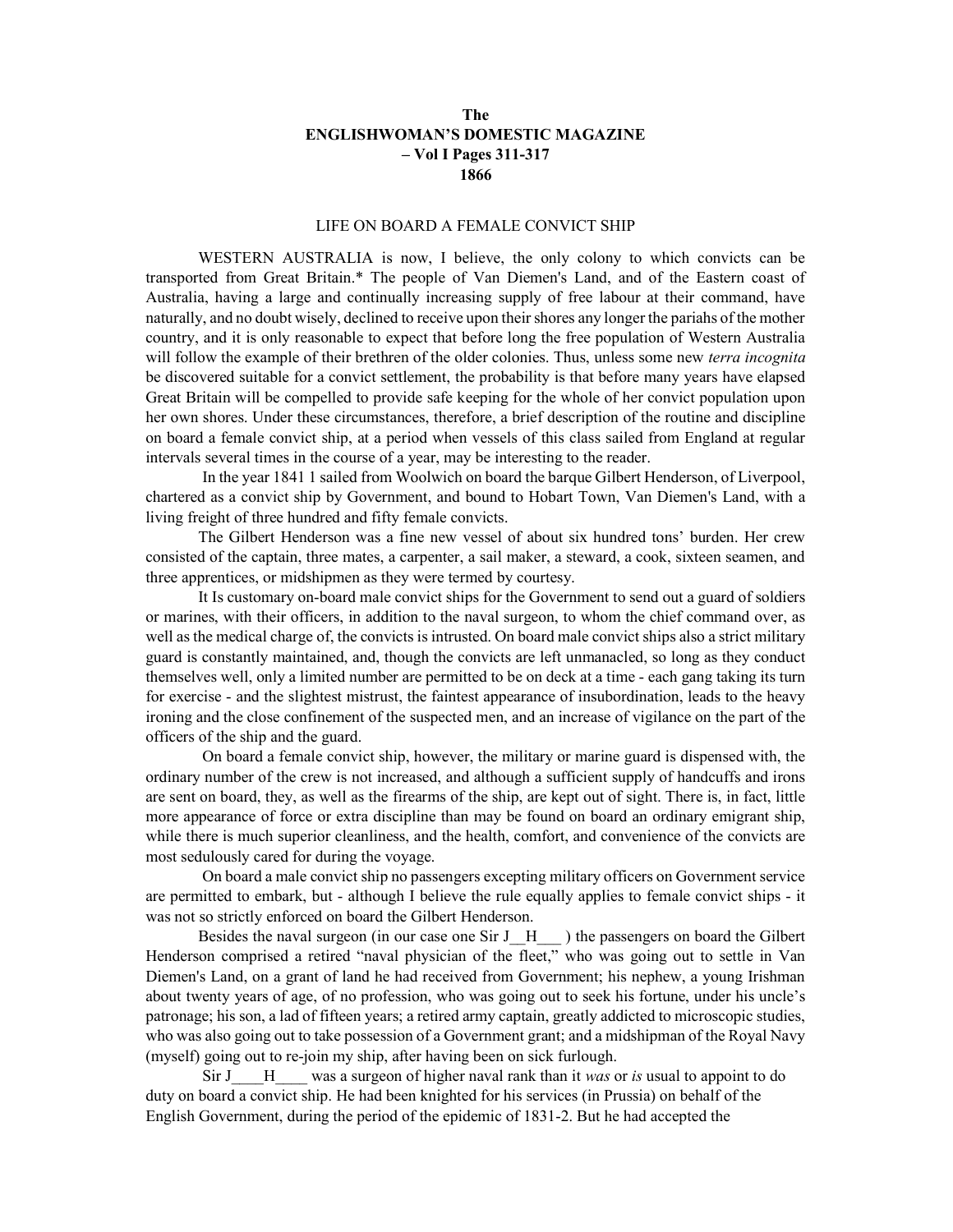appointment because it afforded him an opportunity to reach Diemen's Land free of expense, in order to settle upon a grant of land in the interior of the island, which had been accorded to him for his medical services in addition to the of knighthood.

 I may, however, here state that the worthy knight, who somewhat of an eccentric, and was the most enthusiastic the party respecting the anticipated delights of a colonial life, very soon found his way back to England.

 He had provided himself with all the requisites of a settler the "bush", such as tents, axes, spades, garden seeds, utensils, etc, and to these had added all the comforts elegancies of civilisation that he could stow on board, such as articles of furniture, cases of books, pipes, and barrels wine and beer, etc, and, according to his own account, was going to found a Utopia in the wilderness; yet on landing at Portsmouth two years afterwards, the first person I met on quay was Sir J  $\parallel$  !

 "I heard that the В\_\_\_\_ had just arrived", he said, as he shook hands with me, "and I came down expecting to find that you had returned to England with the vessel. I thought I'd like to shake hands with my old shipmate again. We had pleasant days on board the Gilbert Henderson."

"Yes, Sir John," I replied, "but you of all persons are the last I should have expected to meet. I thought you were long ago comfortably settled in the 'bush". "Wouldn't do my dear sir," replied the knight. "Not at all the thing for a man of my years. I was sadly disappointed. Not a living soul within twenty miles of my grant. Went to look for it – couldn't find it for a long time. Found it. A wretched place. Nobody to speak to but the convict servants I took with me. Should have been dead and buried in less than six months if I'd stayed. Remained a week. Came back to Hobart Town and sailed for England on board the first vessel that was ready for sea. Sad take in. Grants of land indeed! Cost me hundreds of pounds, all thrown away. Ruinous! Come and dine with me today, but don't speak of Van Diemen's Land. It makes me miserable to think of it."

 I accepted the invitation to dinner, and found Sir John very comfortably situated in a modest establishment near Portsmouth, with his wife and daughter, enjoying a much nearer approach to the Utopia of his sanguine imagination than ever he would have succeeded in founding in Tasmania.

But to return to my subject.

 The Gilbert Henderson sailed in due course from Woolwich, and as we had tolerably fine weather, the horrors of seasickness were all got over before we had well got clear of the British Channel, and a regular routine of duty, combining the utmost order and regularity, was established on board. A douceur proportioned according to their relative ranks, was to be awarded to the captain and the three mates if at the end of the voyage they produced a certificate, signed by the naval surgeon, setting forth that they had exerted themselves to the utmost to assist him, and to prevent any irregularities during the passage to Van Diemen's Land; and there was, I truly believe, much less irregularity ,and far more comfort and even enjoyment, on board the vessel than there would or could have been had the three hundred and fifty convicts been free emigrants.

 Their position on board enabled the officers to exercise a much greater amount of moral and physical control over them than could have been exercised over free emigrants, and though many of the convicts were of the vilest class, as was manifest both from their appearance and their conduct during the early part of the passage, such was not the case, at least to all appearance, with the great majority. At the period of which, I write, females were still much needed in Australia and Van Diemen's Land, and perhaps for this reason, perhaps also because the penal laws of late years have been much more mildly administered, the greater number of females on board were sent abroad for terms varying from seven to fourteen years for offences that would now-a-days be condoned by a few months' or weeks' confinement in the penitentiary. Most of the convicts were young women, many mere girls, and I believe that shoplifting, and that for the first time, according to their own account, and indeed, according to the prison sheet, was the offence of which the greater number had been convicted. The demeanour and appearance of the convicts was, however, no criterion wherefrom to judge of the nature of the crime which had led to their banishment from their native land.

 On the contrary, in some instances the most repulsive in appearance (setting at nought the theories alike of Spurzheim and Gall, and of Lavater) and the most violent in conduct had been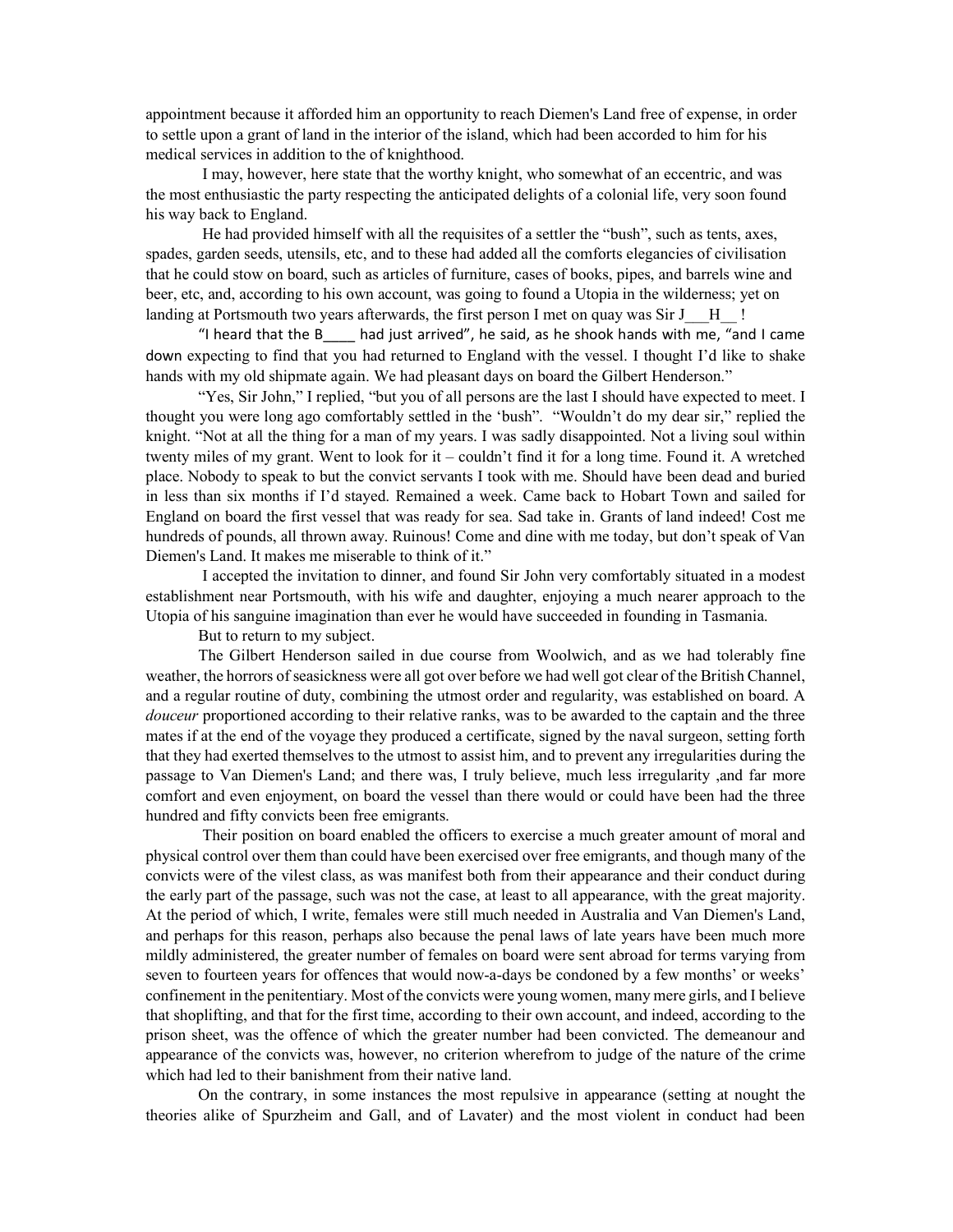convicted of the lesser offences against society; while in other instances there were females of prepossessing appearance, and of intelligent cast of countenance, and gentle feminine manners, who had been convicted of the most atrocious crimes. However, these were exceptions. As a general rule, it would not have been difficult to select the more hardened and desperate offenders by means of their personal appearance.

After the first week or two, however, offences against the rules and regulations of the ship were of comparatively rare occurrence.

 All the convicts were required to be on deck, weather permitting, at six o clock in the morning. At half past seven o'clock they went below to the comfortable roomy "between decks" to breakfast this meal consisting of a pint of cocoa for each person, with biscuit *ad libitum* - which had been set out on the tables by a certain number of the convicts, chosen weekly by the doctor to perform this duty, to stow away the beds, to sweep, and twice a week to scrub the "between decks", to receive the daily provisions from the third mate (who acted as a sort of purser or steward, under the doctor) and to perform all the duties requisite to keep the portion of the ship occupied by the convicts in a clean and neat condition.

 After breakfast (in fine weather) all but the sick and those whose duties detained them below were again ordered on deck, where they remained until dinner time( twelve A.M.) when, in obedience to the third mate's whistle, they went below to their dinner, consisting of boiled salt beef, and pork on alternate days, with the addition, according to the day of the week of barley broth, or rice and molasses, or pea soup. On Sundays and Thursdays, flour, and raisins, and suet were supplied in place of pease, barley, or rice, and each female had an allowance of three quarters of a pound of plum pudding. The supper, at six P.M. consisted of tea in place of cocoa, with biscuit *ad libitum* and the cold salt meat that had been left at dinner time.

 A regular allowance of provisions is supplied by the Government, but whatever may be the case on board a male convict ship, the full allowance of the females was rarely consumed.

 There was a comfortable "sick bay" for such of the convicts as were ill or seriously indisposed, where they met with every attention. But, strange to say, among so many females of a generally degraded class, illness or even serious indisposition, was very rare. Few, in fact, were indisposed in the slightest degree after the malady of sea sickness had disappeared from amongst them. This may perhaps be accounted for in a great measure from the fact that the majority of the convicts had been detained (in some cases for months together) in the different English, Irish, and Scotch prisons in the neighbourhood of the places where they had been convicted before they were sent on board, and all, when sent away from these prisons were supposed to be in good health. But no doubt a great cause of the general good health among so many females, necessarily crowded together on board ship, was the particular attention that was paid to cleanliness; to a sufficiency of wholesome, if not luxurious, food, to regularity of living, and to the care that was taken to keep a free draught of air in the " 'tween decks", where the convicts slept, and to keep the convicts themselves on deck during the daytime as much as possible. Even when the weather was rainy or boisterous, all were on deck for at least an hour or two in the course of the day, being sent up at such times in squads or parties of forty or fifty at a time. There was, in fact, but one case of serious illness during the voyage, and that resulted in death just when the ship had reached the Equator. A poor girl of eighteen years of age, who ought never to have been sent on board at all, died of consumption. Sir J  $\quad$  H  $\quad$  was justly proud of the excellent health of the females under his charge, and I doubt whether an emigrant ship with three hundred and fifty emigrants, male or female on board ever mode a passage of four months' duration without more than one death occurring during the passage and with so little sickness.

 It is, in fact, utterly out of the question for the officers or surgeons of emigrant vessels to maintain the regularity, order, and cleanliness, and consequently the comfort to the passengers that was maintained on board the Gilbert Henderson; and I suspect that few emigrant ships are so abundantly supplied with good wholesome provisions for so long a voyage. I doubt, indeed, whether such is the case on board Government emigrant ships. The comparison between the comforts supplied to prisoners and convicts on shore, and those supplied to the poor, which has so lately agitated the newspaper press,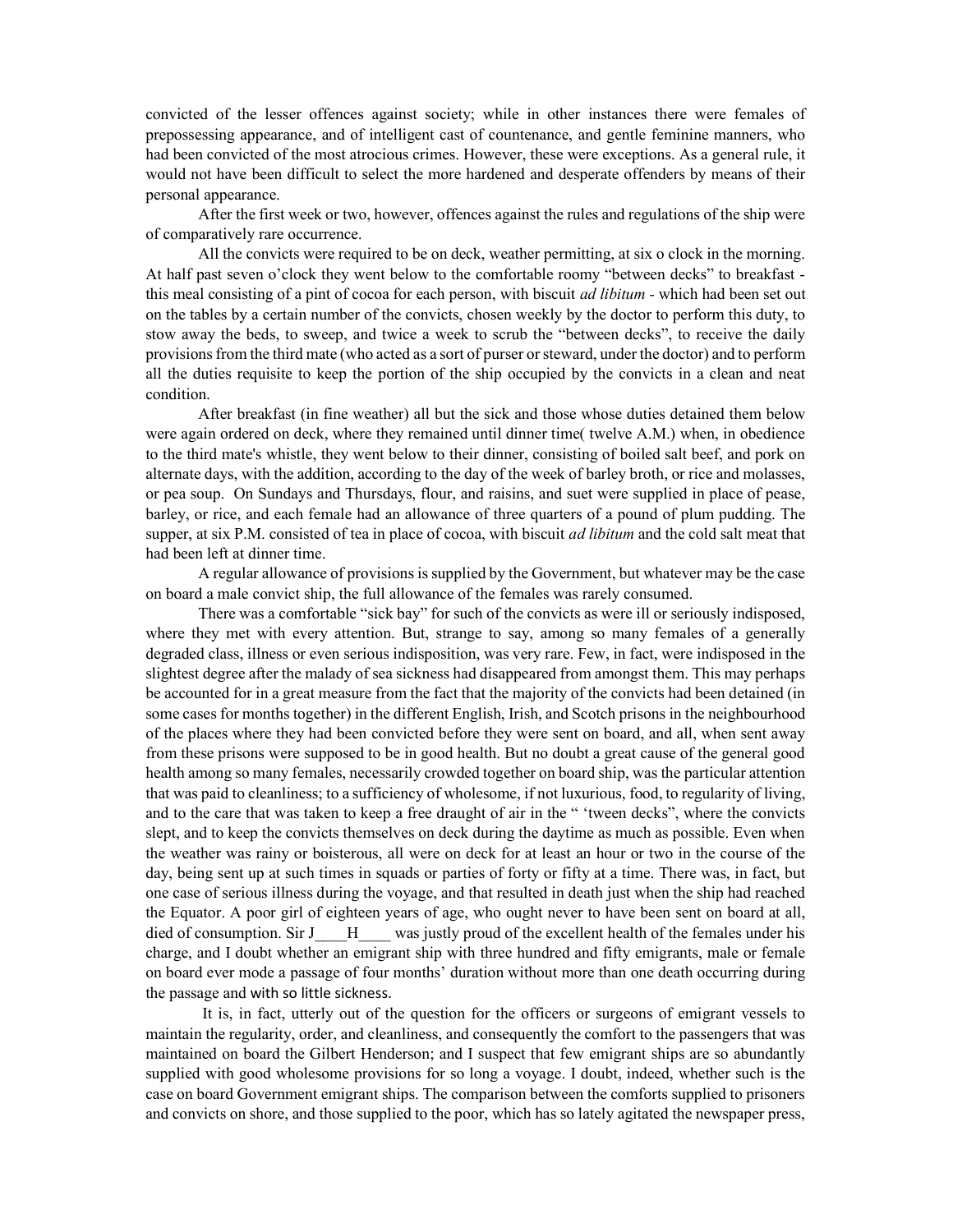holds equally good at sea. A quantity of potatoes, and other vegetables, sufficient to last for several days, was put on board the vessel immediately before she sailed from Woolwich, and this stock was renewed at the Cape de Verd Islands - the captain putting into Fayal for this express purpose - and again at the Cape of Good Hope. Neither was the necessity for recreation overlooked by the authorities. A quantity of coarse stuff, suitable for rough needlework was supplied by Government, as well as a great number of tracts and religious as well as instructive and amusing books, and though none of the convicts were compelled to do any work beyond that of taking their regular turn to sweep and clean the " 'tween decks", make up the beds, wash the tin cups and dishes, etc, there were few who, before the ship had been long at sea, did not apply for work, or for books to read, to pass away the time, and needlework or books were only accorded to such as conducted themselves properly. It was, of course, necessary among so many females to establish a system of minor government. To this end monitors over classes of twelve or fifteen in number were chosen from among the most energetic and best conducted females, while governesses were appointed from among the more intelligent and the best educated (and there were many among these unfortunate creatures who had received a good, and, in a few cases a superior, education) to instruct the utterly ignorant.

 This plan was productive of most beneficial effects. There were not a few poor neglected girls who came on board the vessel unable to tell one letter of the alphabet from another, who, when they landed at Hobart Town, were able to read the Bibles that were supplied by the Government, with tolerable facility, and in some instances with fluency.

 The duty of the monitors was to see that all under their especial charge fulfilled the regulations of the ship in every respect, and to report for reproof or punishment such as were indolent or stubborn, or who refused to obey; and well these monitors did their duty, so that in a very short time there were few causes for complaint, the convicts discovering that obedience in this respect conduced to their own comfort.

 The punishments were few and far from severe, and, as a general rule, after the first month at sea were seldom called for. Stopping the allowance of tea at supper-time, or the allowance of plum pudding on Sundays and Thursdays, were the mildest and the most frequent punishments. Next to these was the sending of the culprit below in fine weather, and compelling her to work while her companions were enjoying themselves on deck. For the more refractory, a wooden box, something like a sentry box, was provided. The culprit was placed in this box, where she was compelled either to stand upright, or to stoop in an uneasy posture, for an hour, or two or three, according to the nature of the offence; and when the door of this prison was closed, the only light and air came from a hole in the top. So far as I can recollect, however, this punishment was not awarded to more than half-a-dozen during the voyage; and those who were once subjected to it, never I believe (with one solitary exception) again committed an offence that called for a repetition of this temporary incarceration. The exception of which I speak was in the person of an old woman - the oldest woman on board in appearance - and she was the only female whom it was found necessary to handcuff during the passage This wretched creature was almost as strong as a man, and was absolutely incorrigible, though even she improved her conduct as the voyage drew near its close. The severest punishment of all - or that which was regarded as the most severe was the cropping of the head. I believe there was not a female on board, old or young, who would not almost as soon have lost her life as have had her hair cut close. It not only deprived them of their most cherished natural ornament, but it branded them as infamous on their arrival in the colony, and rendered them objects of ridicule and derision. On one occasion only was it enforced, and then the culprit was a young, good looking, and generally well-behaved girl, with a head of luxuriant black hair. She pleaded, as if for her life, that the punishment might be spared and her companions pleaded for her; but the offence of which she had been guilty was one that could not be overlooked, or that, if overlooked would have struck a fatal blow to the discipline of the ship. The doctor, however, permitted the offence to be condoned by merely going through the form of the punishment, and one of the women simply clipped off a quarter of an inch from the culprit's back hair. The girl was afterwards, as she had been before, one of the best behaved of all on board. It is hard to say what she *might* have become if the really kindhearted doctor had proved stern and submitted her to the dreaded degradation.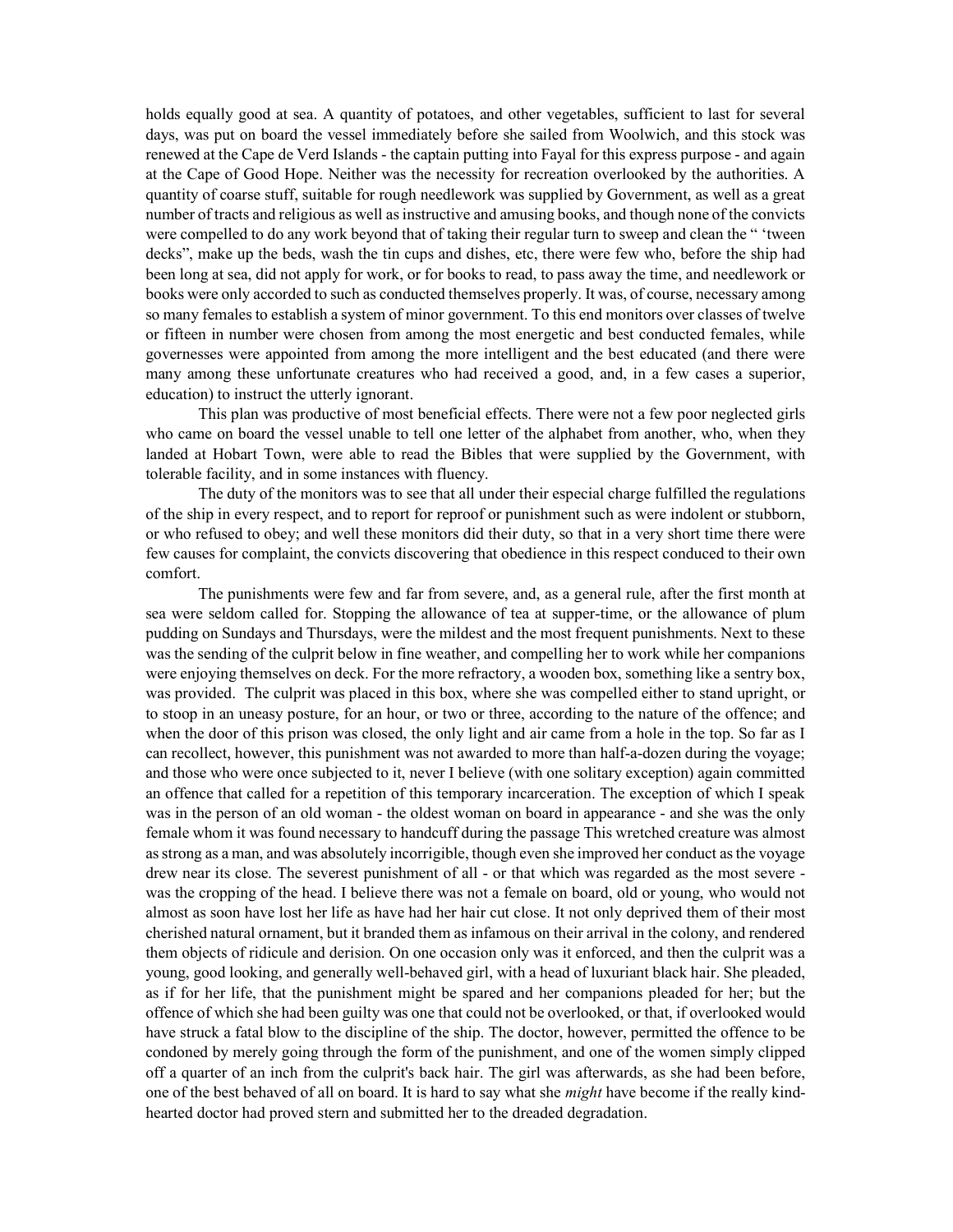As a general rule, these women, after they had got over their sea sickness, and had become familiar with the routine of the ship, appeared to be quite contented and happy. In a few instances in which the convicts had fallen from a respectable position in life, and had received a good education, and had perhaps been used, in early girlhood to mingle with troops of friends, and to mix in good society (and there were some such on board) they seemed deeply to feel their degradation, and held themselves as much as possible aloof from their companions in shame. But even such as these were not always unhappy, at least, in seeming. "Hope springs eternal in the human breast", and perhaps they hoped yet to outlive their past disgrace, and to become respectable, and even respected, members of society in the land of their enforced exile.

 A great deal of freedom was permitted to all, so long as they conducted themselves properly. They were permitted to choose their own companions, with whom they could sit and chat, and work or read, and were allowed to roam about the decks as they pleased, so long as they kept off the quarterdeck, and refrained from encroaching beyond the limit of the foremast, where the sailors had their quarters; and the sailors were forbidden to come amongst them on that part of the deck appropriated for their use, unless to attend to the necessary duties of the ship. Conversation with the sailors, was also strictly forbidden; but it was found impossible to prevent this, and so long as the conversation was carried on in quiet tones, and without any attempt at improper familiarities, it was winked at by the doctor and the officers of the ship. Indeed, the officers and passengers occasionally conversed familiarly with the best conducted and best looking of the females, and passed harmless jokes with them, for a long sea voyage often proves a great leveller of social distinctions. On one occasion only was there any attempt made to break the bonds of discipline, and this was looked over - for that occasion only - and regarded as a sort of harmless feminine saturnalia. There is, I believe, a sort of carnival kept up at a certain season of the year in the northern counties of England, and one of the practices at this carnival is for the men (of course of the lower order) to lift or toss the women in their arms on one day, while the women on the following day return the compliment, those who have been "lifted" paying some slight fine, or else paying some slight fine to escape being "lifted". I am not sure which is the case.

At all events there were several north-countrywomen on board the Gilbert Henderson, and I suppose these women had sроkeп to their companions of the custom of their native county; a plot had been arranged in consequence, and it had been resolved, if the plot could be carried out, to keep "lifting day" on board the ship.

 I have heretofore said that among the passengers on board there was a retired "physician of the fleet", a somewhat staid, pompous, precise, little old gentleman, who had with him his son and nephew. It happened that on the morning of "lifting day" this old gentleman was the first among the inmates of the cabin to mount the poop decks to enjoy his accustomed "constitutional" before breakfast.

 The women were already on deck, and as soon as the little doctor made his appearance, trimly dressed, as he always was, whether in fair or foul weather, two strong-limbed stout girls left a party of their companions with whom they had been conversing, and, watching their opportunity, when the old gentleman's back was turned towards them, darted under the rope which ran across the quarter deck from the starboard to the port bulwark, mounted the ladder to the poop-deck, and seizing the unsuspecting doctor, lifted him in their arms and bore him, wriggling and shouting, and spluttering with rage and terror, down the ladder and among their laughing companions, making the circuit of the middle dock on both sides of the long boat .

"Hough! Hoo! Hey! Hey! Hough! Hough!" shouted the doctor, making the most hideous and incomprehensible cries, which could be distinctly heard in the cabin.

 I verily believe that he thought a mutiny had broken out among the convicts, and that he was going to be tossed overboard as the first victim. There was a general rush from the cabin to see what was the matter, and the first sight that met the eyes of the captain and passengers was the doctor mounted on high above the shoulders of the women crowded together on the lower deck in the arms of a couple of stout viragoes, kicking his feet, and struggling, and calling loudly for help, while the women were shouting with laughter, and the sailors, and oven the officers of the watch, were giggling and enjoying the fun.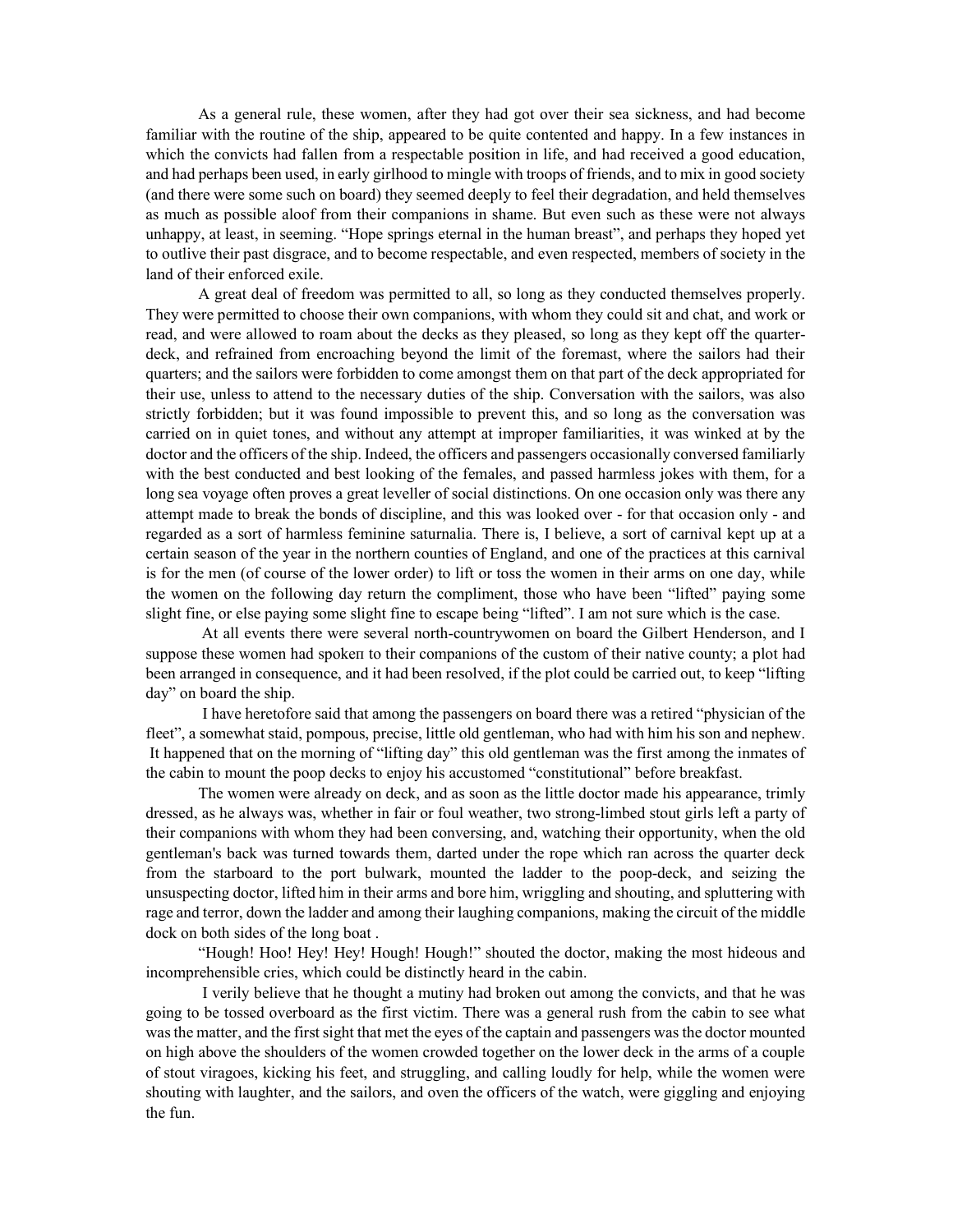"What on earth is the matter, doctor?" cried the captain who could not at first conceive the meaning of the strange spectacle.

"Hough! Phoo! Hoo! Hoo! Hoo!", spluttered the doctor, still struggling in the arms of his captors, who, by the way, were two of the best-looking and best-conducted, as well as two of the stoutest, of the younger females on board.

"Oh, please your honour, it's no harm; it's lifting day," cried several voices.

 The captain and the chief mate of the vessel were both Northumbrians, and familiar with the custom. Indeed, I presume that the women were aware of this fact, and thus fancied that the joke would be taken in good part.

 The captain, however, frowned and made a pretence of anger; but the women seemed so happy and good tempered, and were so respectful withal, amid their laughter and merriment, and the little prim retired physician of the fleet looked so exquisitely ridiculous in his mingled terror and amazement at this strange handling, that the stern captain was unable to repress a smile -Immediately the smile was seen on his face, four stout females, who had been watching their opportunity, yet had been half doubtful whether it would do to carry the joke any further, sprang forward, ascended the poop ladder, and before either was aware of their purpose, seized the captain and  $\text{Sir } J \quad H \quad$  (who had just made his appearance on deck, and appeared to be struck with amazement at the scene presented to him), and hoisting them aloft, bore them in triumph round the lower deck. The little doctor had by this time been released, and had regained the poop, still flustered and red in the face with passion. When, however, the matter was explained to him by the chief mate, and he saw his fellow passengers and comrades of the cabin treated in the same way that he had been, and discovered that there was no cause for alarm, his anger and indignation quickly subsided, and he enjoyed the fun as well as the rest. His nephew, the young Irishman, who was a great favourite on board, now came on deck, and was immediately seized by halfa-dozen or more, each couple struggling with the other to gain possession of him. The young fellow, however, whether he understood the meaning of it or not, entered at once into the spirit of the fun, and even aided his captors in carrying out their project.

"Aisy now Judith," he cried, adopting his native brogue, as he always did when in unusual good humour. "Let Mary and Jane, be afther tassin' me first, an' sure you shall have your turn. Troth, I wouldn't t balk ye av ye like it. Ye may carry me round the deck all day av jo ll do it quiet and easy, bedad."

He was actually passed from one laughing couple to another until he had made the circuit of the decks half-a-dozen times, himself cheering in Irish fashion the while, and being responded to amidst roars of laughter by his own countrywomen, who were numerously represented on board. The army captain, the doctor's son, myself, the mates, steward, cook, all on board, in fact - were "lifted" in turn, and then as the bearers, or lifters, began to grow weary the saturnalia ceased. The captain and Sir John thought they had permitted the matter to go as far as was consistent with the discipline of the ship, and perhaps a little further. The women were good-humouredly called to order, and soon afterwards piped down to breakfast, and the captain, doctor, and passengers went to their breakfast in the cabin, where the retired naval physician was unmercifully joked upon the astonishment and terror he had exhibited. He acknowledged that he was frightened at first; but he, as well as his nephew, was an Irishman, and possessed of a natural feeling of gallantry towards the female sex, even though the females were convicts and outcasts.

"Sure they've behaved themselves very well during the voyage," he said, "and a little outbreak like this once upon occasion is pardonable. Don't ye think - couldn't ye now", addressing Sir J\_H\_\_ and the captain, "just give them a bit of a treat for once in a way? Sure, if it would cost anything beyond the Government allowance, I'd bear my part of the expense, and my son's and my nevy's into the bargain."

"Why doctor, you seem rather to have enjoyed the joke," replied the captain laughingly.

"And why not?" answered the doctor. "Tis but right the poor creatures should have a bit of fun to themselves, if they have been in trouble. Sure, they were very decent and respectful with it all".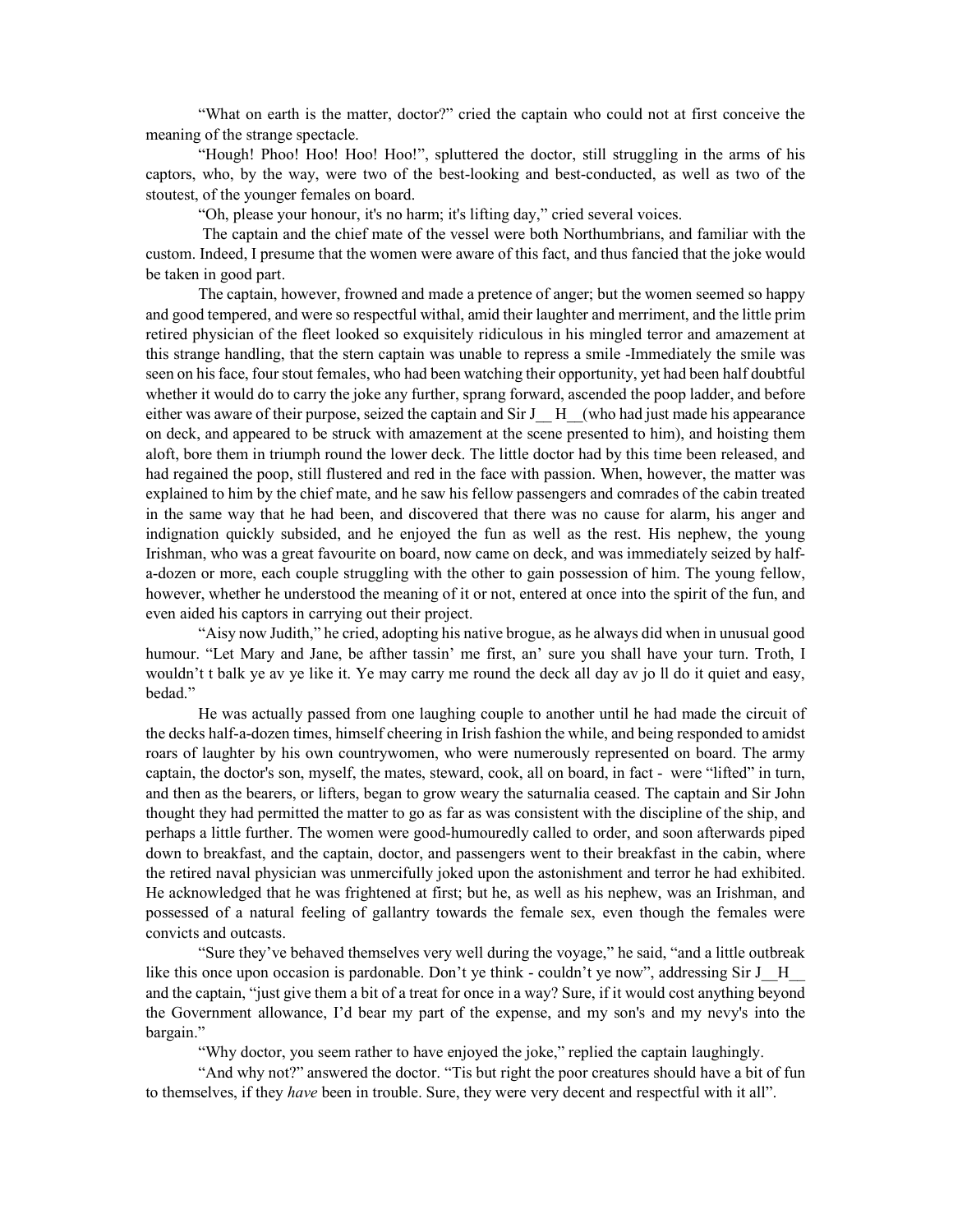A general laugh arose at the little doctor's expense, but his nephew now took up the plea, and averred that it was only fair that for once in a way the women should have a treat.

 Sir John and the captain were not unwilling but the difficulty was how it was possible to afford them a treat. As things were, they had their liberty so long as they behaved themselves, and had every comfort that they could reasonably expect, even though they had been free steerage passengers. At length it was decided that, at the joint expense of the passengers, plum pudding of a better quality than ordinary should be supplied *ad libitum* to the women for dinner that day, in lieu of the rice and molasses that were the regular provision of the day, and that after dinner, instead of the measure of lime-juice that was served out daily to each female, each one should be treated to a pannikin of moderately strong punch, concocted by mixing rum and water with the lime-juice and sweetening it well with sugar.

 I have observed that one of the convicts a young Scotch girl eighteen years of age died of consumption when the ship was on the Equator. Great sympathy was felt for this poor girl by all her companions in guilt and misfortune during the latter days of her illness when her dangerous condition became known.

 Outcasts though these poor creatures were, they were not dead to all womanly feeling. Many among them, perchance, were the victims of circumstance, and under happier auspices might have been respectable members of society. Who can say how sorely the guilty may have been tempted -how long and how bravely they resisted temptation before they fell? Who among us can say, "I would have resisted to the end?" The very judge who passes sentence upon the wretched criminal in the dock might have changed places with him had their positions in society, their early education, and their early companionship been reversed. The pure minded, gentle-nurtured, kind-hearted lady who looks with a feeling of mingled pity and scorn upon her fallen sister passing by in the flaunting garb of vice and shame, or in the rags of poverty, and perchance of crime, might have been such as that fallen sister but for circumstances over which she had no control. Let us not pride ourselves upon our station or our virtues, but let us rather be thankful that we have not been tempted as others have been; or if we have withstood temptation, let us still be thankful that strength was given us to resist, and look with compassion upon the fallen, who are our brothers and sisters still.

 Everything that the doctor's skill could devise was done for this poor girl of whom I have spoken, but she was beyond human aid even when she was sent on board the ship. The fell disease for which science has no remedy had fixed itself upon her lungs, and she slowly pined away and died, far from the relatives and friends she had known and loved in happier days, ere she had yielded to the temptation which brought her and perhaps those near and dear to her to grief and shame. [She had been a respectable servant girl in Edinburgh, and, out of a situation and suffering from illness, she had stolen and sold to purchase food and medicine, a muslin dress that was exposed at the door of a draper's shop.]

 All on board felt for her, all on board pitied her fate. She was buried at midnight, on a calm moonlit night, when the surface of the ocean was smooth and glittering as that of a mirror. Sewn up in a white sheet, and strapped to a board loaded with shot at one end, the lifeless form was laid across the bulwarks near the gangway. The sailors of the watch below and all the convicts were summoned to the deck by the slow tolling of the ship's bell. The passengers came forth from the cabin. Sir J\_\_\_ H\_\_ read aloud the prayers appointed by the Church to be read at the funeral of those buried at sea, and when he spoke the solemn words - "We therefore commit the body of our beloved sister to the deep" etc etc, the board was loosened, it slid swiftly over the side, a plash was heard and the corpse sank deep beneath the parting waters, there to abide until the Great Day when the sea shall give up her dead.

 The plash was heard amidst solemn silence, but immediately there arose from the assembled females a wild "keene" of lament, which rang in the ears of the listeners for long afterwards and - many among them sobbing hysterically - the females retired to the deck below. And in a few days, she who had been one of their unfortunate companions was by them forgotten as though she had never existed.

I have said that the doctor read prayers over the corpse of the convict girl. He also read prayers every Sunday morning to the assembled females, passengers, and crew, according to the strict orders of the Government. It was also the practice of the monitors to say grace over every meal, and on Sundays, when the weather was fine, groups of females might be seen listening attentively to the governesses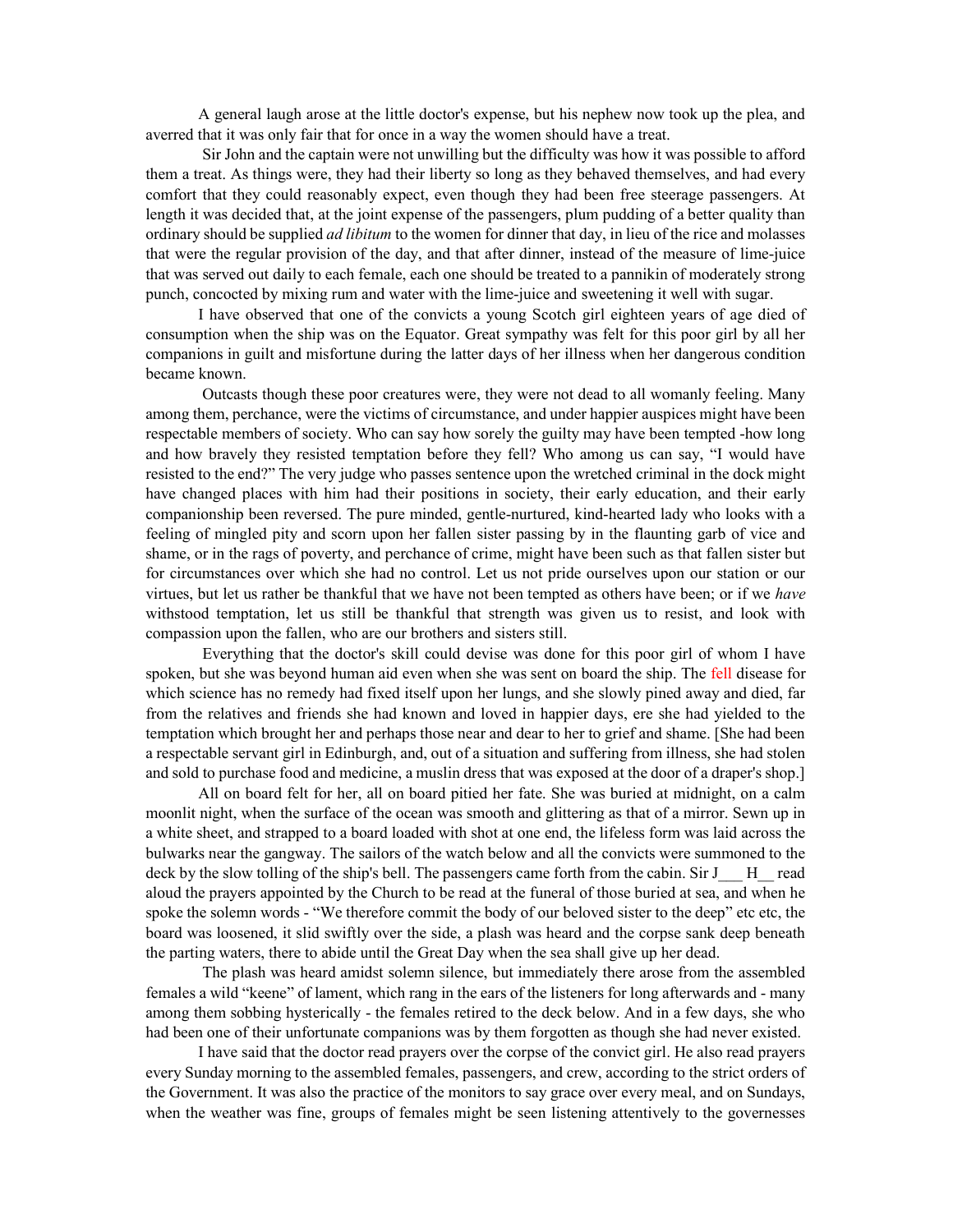reading aloud from the Bible, or from some religious book or tract, all other reading being interdicted on the Sabbath day.

 I have stated that the women were sent below at six o clock P.M. Occasionally, however, some of them were permitted to remain upon deck until eight or nine o'clock, as a mark of especial favour for good behaviour.

 Still, although the rule was that all the females were to be below at six o clock, they were not obliged to go to bed until nine or ten o clock. Until that hour the "between decks" were well lighted with swinging lanterns, and they might amuse themselves as they pleased. Singing was a favourite pastime with them, and, as many of them possessed good voices, the singing heard on a still, fine night at sea was very pleasing, and sometimes extremely beautiful and touching. Improper or vulgar songs were, however, strictly interdicted, and it is but just to say that they were seldom attempted, and in all cases were immediately silenced by the proper feeling of the great majority of the convicts, without the necessity of any interference on the part of the officers of the ship. Swearing or using foul language was strictly forbidden. The women were warned that if they made use of such language they would be punished, and after the first few weeks at sea, even those who had been accustomed to swearing and lewd conversation were generally silenced immediately - if by chance they forgot themselves - by the reproofs of their better-disposed companions. The very few who still continued to indulge in profanity were shunned as pariahs by the rest, until at length even they were shamed into propriety.

 Shortly after ten o clock at night the doctor, accompanied by the third mate, who carried a lantern, went below, and made a thorough inspection of the "between decks", saw that all the women had retired to their bunks, that the decks were thoroughly cleared up for the night, and all the lights, with the exception of a lantern at each end of the long deck, were put out, and listened to any complaints that anyone had to make. The women were then left to themselves until daybreak.

 Thus passed day after day during the long four months' voyage, and I venture to repeat that, after the first month, six weeks at furthest, the Gilbert Henderson had on board more orderly, a more healthy, a more contented,  $- I$  almost written a happier, and I may certainly write, in appearance a happier -lot of passengers than ever had emigrant vessel that passed over her track, a more healthy, and contented, and better-conducted lot of passengers than she have had had the convicts been free emigrants; over whom the same salutary control could not have been exercised and who could not have been kept from quarrelling and with one another.

 As we drew near the end of the voyage, many were the heartfelt aspirations among the convicts that they remain on board - that they could pass their whole term penal service sailing to and fro on board the Gilbert Henderson. I verily believe that there were few among them would not, had they had the choice, have rather preferred remain on board the ship than to land. They had made friendships with one another, they had learned to place confidence in those in authority over them, and perhaps many among them had led a happier and more peaceful life on board the ship than they had ever led on shore, and had felt and acknowledged its benefits. They knew not what fate awaited them when they should be landed at Hobart Town and separated one from another, perhaps never to meet again, and they preferred their present peace and quietude and regularity of life to a doubtful future.

 Two of the convicts, whose crimes would really at the present day he considered almost venial, had been permitted, as an act of grace on the part of the Government, to bring their children with them, and these children - boys of three and two years old - had thriven wonderfully during the voyage, and had been petted by all on board to such a degree, that had they been a few years older they would have been utterly spoiled.

 At length the lofty, sombre mountains of Tasmania hove in sight, and the next day the Gilbert Henderson came to an anchor in the harbour of Hobart Town, and was immediately boarded by the Custom House officers and others of the colonial authorities. The superintendent of convicts came on board, and, one after another each female was summoned before him and requested to state her name and age and the place of her birth if she knew it, and also the occupation she had followed in England, Ireland, or Scotland. She was likewise requested to say whether she could read or write, or neither, or both, and whether she had any marks on her arms or other part of her person, and if on her arms to show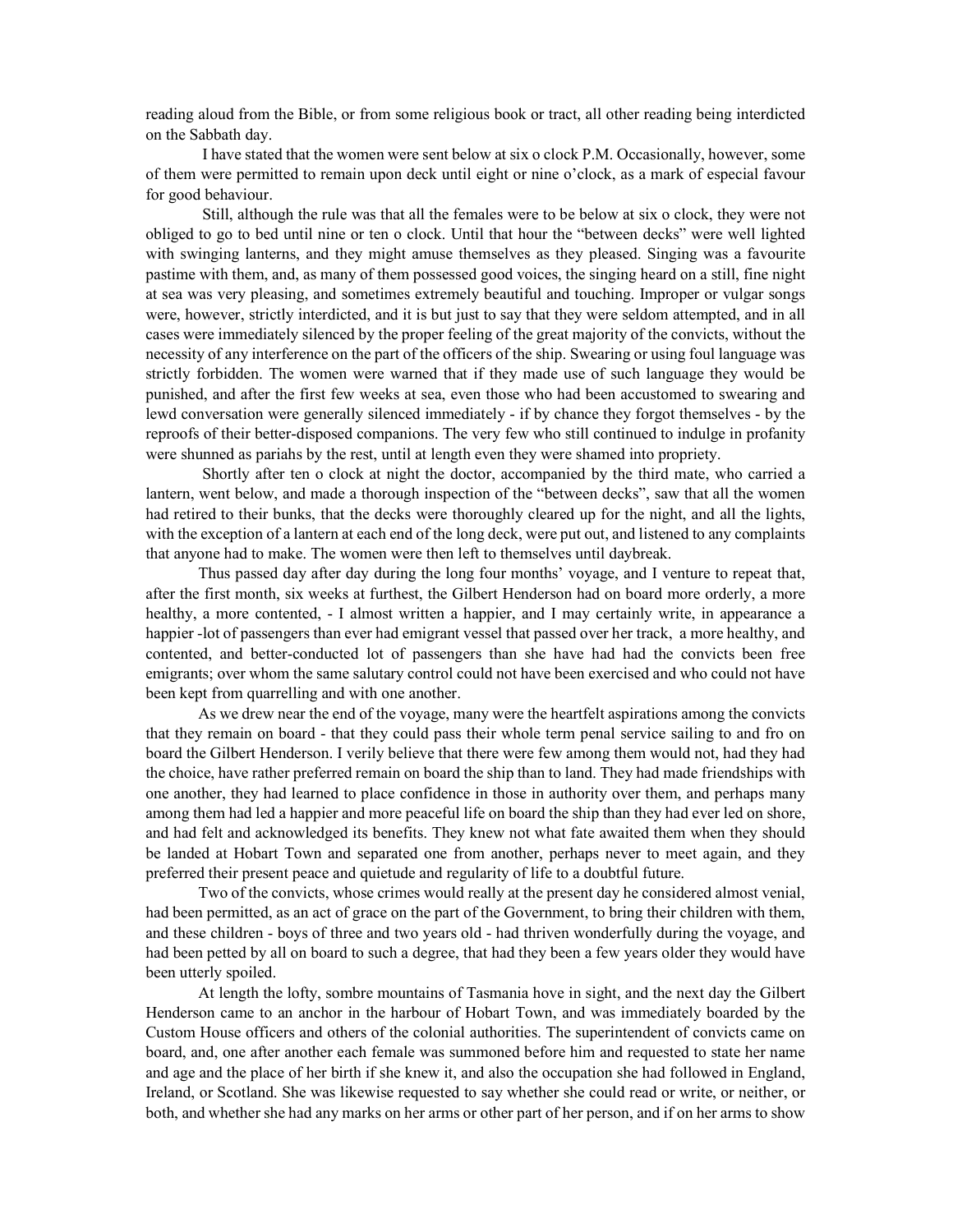them, otherwise to describe them. She was then told that she must in future, while under the especial control of the Government authorities, answer to a number attached to her Christian name, and informed that her future treatment would depend entirely upon her own conduct in the colony – the past was forgotten. None were asked to state what they had committed. A list of the names of the convicts, with the crimes of which they had been convicted, and an account of their conduct in prison between conviction and embarkation, had already been sent out, was in the possession of the officers, who sometimes astonished some one whom they were questioning by telling her that they hoped she would behave better than she had at such and such a gaol ,where she had been guilty of certain misconduct.

 The whole of the convicts were then assembled on deck, the captain and doctor were requested to state what had their general conduct during the voyage; and if any among them had been remarkable for insubordination to point such persons out.

Sir John and the captain, however, reported favourably. Even the old woman whose frequent insubordination has been mentioned was passed over, inasmuch as her conduct had wonderfully improved.

 Then the women were told to state boldly, once and for all whether they had any complaint to make of the conduct of doctor, captain, officers or crew.

 To this there was a general cry of "None! None! None!" amid a general clapping of hands, until the officer had to call for and insist upon silence.

 It was customary at the period of which I write, and it still be the case in Western Australia, immediately to place out the female convicts under masters and mistresses might require their services. Thus, if a lady wanted а nurse, a housemaid, a dairy maid, a sempstress, or even а lady's-maid ,and saw a young female among the newly-arrived convicts whose appearance she liked, and who possessed the qualification necessary for the service, she could immediately take the convict into her household, on giving evidence of her respectability and responsibility; only in that case she called upon to report her assigned servant once a month to the proper authorities, and in case of any misconduct on the part of the servant she could be sent by her master or mistress to gaol for punishment. At least one-fourth of the smartest and best-looking girls on board the Gilbert Henderson were at once assigned in this way, and carried off by their new masters and mistresses. The remainder were sent to the different penitentiaries, there to remain in Government employ until they should be needed elsewhere. At this period, also - and perhaps it may still be the case in Western Australia - I cannot say - any free male emigrant could marry (of course with the girl's consent) any convict girl to whom he took a fancy, after she had been four months in the colony, and had behaved herself during that term with propriety. It was, however, necessary, in case of such a marriage to obtain the sanction of the governor, and of the girl's master and mistress. If the sanction of these persons were obtained, and the marriage took place, the husband made himself answerable for his wife's safe keeping in the colony, and was obliged to report her to the proper authorities once a month; and in case of his wife's misconduct the husband had it in his power to send her to prison for punishment. Such marriages were frequent, though, of course, the free husband was nearly always a man of the poorest class, yet many of the marriages are said to have proved very happy to both parties concerned.

 On a convict's being assigned, the crime of which she had been convicted was made known to the master or mistress alone, and they were expected to keep it secret, under penalty of a heavy fine, from all other persons, unless the convicts (who were no longer termed convicts, but Government people) gave them permission to disclose it.

 Male convicts were at all times, I believe, more harshly treated than females. Certainly, at the period of which I write, female convicts who conducted themselves with propriety had little to complain of, except, perhaps, the superciliousness of the free emigrants of the lower class, and sometimes the harsh, scornful language or the abuse of their masters and mistresses, which scorn and abuse they dared not resent. Most of the higher class of masters and mistresses, however, treated their convict servants quite as well, and in some instances much better, than, as a general rule, domestic servants of the humbler classes are treated in England.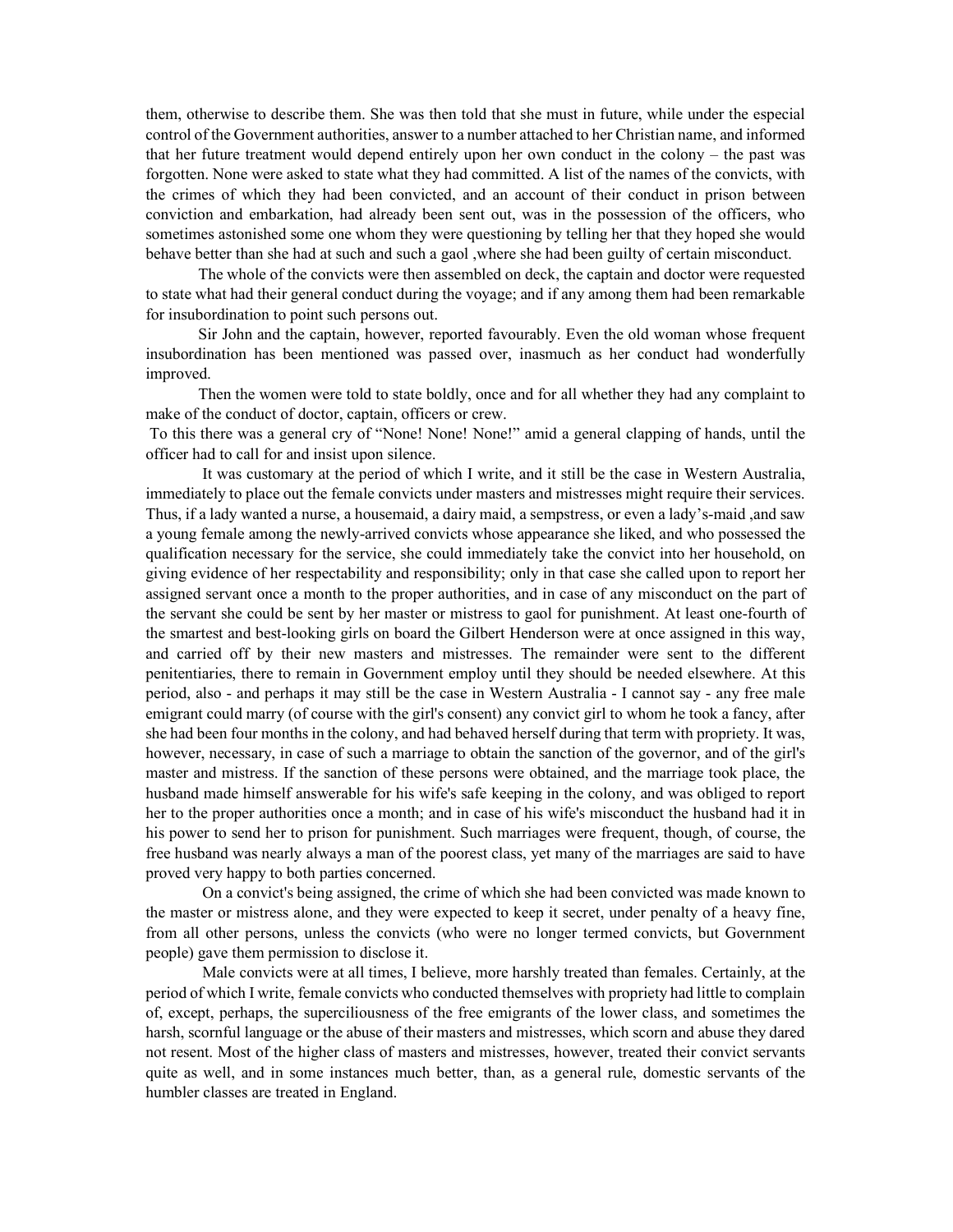A few hours after the Gilbert Henderson had come to anchor, and soon after the convict officials had quitted the ship, the state barge of his Excellency the Lieutenant Governor of Van Diemen's Land was seen approaching. It contained Sir John Franklin (then Lieutenant Governor of Diemen's Land) and Lady Franklin, who were attended by a guard of honor in the colonial uniform of blue and silver. Sir John Franklin wore the uniform of a post-captain of the Royal Navy, and he and his lady had reached the ship before we had time to fire a salute or make any preparations to receive them.

 I was informed that Sir John Franklin made it a point to visit every convict ship that arrived at Hobart Town, and Lady Franklin always accompanied her gallant husband on board female convict ships. It was the first time I had met Sir John Franklin, who was one of the handsomest men I ever saw - standing I should think, over six feet in height, and stout in proportion, with handsome features, a fresh florid complexion, and an exceedingly benevolent expression of countenance. His Excellency and Lady Franklin lunched on board, and Sir John inquired into the particulars of the voyage, and before he went away invited the doctor, Sir J H , the captain, and the passengers to dine with him at Government House on the following day. Lady Franklin, meanwhile, with a gentle sympathy and a natural kindness, which at once attracted them towards her, sought out the younger convicts and assembled them round her, and addressed them briefly yet earnestly, telling them that if now they behaved well, and were honest, virtuous and diligent, their past follies and crimes would be forgotten, and they might yet become happy wives and mothers, and respectable and respected members of society.

 Sir John and Lady Franklin left the ship under a salute of nineteen guns and the next day, according to appointment, captain, doctor and passengers, dined at Government House. The conversation during the evening turned upon Arctic travel and discovery, in which Sir John had already greatly distinguished himself, and after we left the house the remark was passed between us that our gallant host would be happier in command of a new Arctic expedition than he was Governor of Tasmania

 He was, in fact, a man of too much kindly and generous for the post he occupied. He could not bring himself to deal so harshly with the convict population, nor to hold reins of government so tightly over them, as the free settlers required at his hands; and Lady Franklin, I fancied, also - so mild and gentle

 Soon afterwards Sir John Franklin resigned the lieutenant-governorship and returned to England and sailed thence on the last fatal voyage from which he never returned

 In the course of a day or two the convicts were all removed the ship which had so long been their home – perhaps, as I have said before, the happiest home many among them had ever known some to go to the masters and mistresses to whom they had been assigned, others to go to penitentiaries at Hobart Town, Launceston, and different parts of the island. It was rather a painful leave-taking. Many of the females had been secretly working little souvenirs in the shape of book marks, etc, which they now respectfully and timidly offered to the doctor, captain, and passengers who still remained on board. Sadly and sorrowfully enough they stepped over the side of the ship into the steamer that to convey them to their several destinations, and at length, when the rope was cast loose, and the steamer went off with her living freight - some among them tried to get up feminine cheer, as they waved their bonnets and handkerchiefs at the ship and the doctor and captain, who were standing at the gangway watching their departure. But they could not manage it; the feeble cheer broke down, and many them sat down sobbing, or threw their arms round the necks of their companions and wept on their shoulders, so long as the steamboat remained in sight of the vessel.

 More than twenty years have passed away since the Gilbert Henderson landed her living freight on the shores of Tasmania. Many changes have occurred since then. I have never seen the good ship since, she may be still ploughing salt sea waves, or, for aught I know, she may have founded in the deep. No doubt many of the females she landed at Hobart Town are dead, for though most were young, some were then old. Nearly all have long ago served their term of penal service, and no doubt many of them are now wives and mothers, and are, perhaps, in the possession of independence and wealth, in the land of their adoption - for very rarely indeed do female convicts return to England.